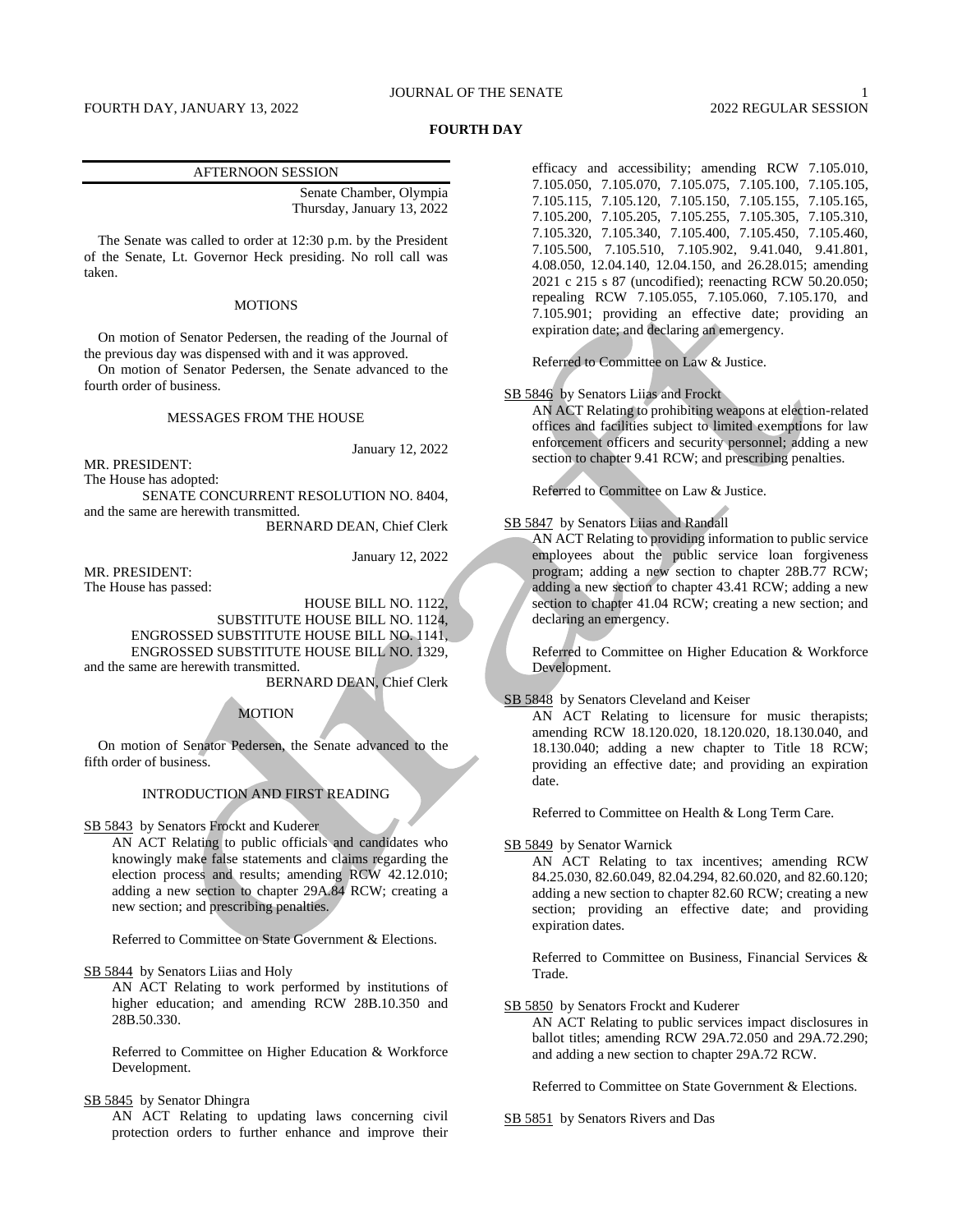AN ACT Relating to using ranked choice voting in the presidential primary; amending RCW 29A.56.040, 29A.56.050, and 29A.12.080; and adding a new section to chapter 29A.56 RCW.

Referred to Committee on State Government & Elections.

### SB 5852 by Senators Cleveland and Liias

AN ACT Relating to allowing the labeling of biodegradable products that are supported by recognized national or international test methods; amending RCW 70A.455.030 and 70A.455.040; and creating a new section.

Referred to Committee on Environment, Energy & Technology.

### SB 5853 by Senators Billig and Liias

AN ACT Relating to establishing a limited project regarding leasing certain department of transportation property in order to remedy past impacts to historically marginalized populations; amending RCW 47.12.120 and 47.12.125; and adding a new section to chapter 47.12 RCW.

Referred to Committee on Transportation.

SB 5854 by Senators Randall and Hunt

AN ACT Relating to ethical performance of faculty duties; amending RCW 42.52.200, 42.52.220, and 42.52.360; and reenacting and amending RCW 42.52.010.

Referred to Committee on Higher Education & Workforce Development.

#### SB 5855 by Senators Lovelett, Nobles and C. Wilson

AN ACT Relating to the use of campaign funds to reimburse expenses for child care and other caregiving services; and amending RCW 42.17A.445.

Referred to Committee on State Government & Elections.

## SB 5856 by Senator J. Wilson

AN ACT Relating to transfers of firearms to museums and historical societies; and amending RCW 9.41.113.

Referred to Committee on Law & Justice.

SB 5857 by Senator Braun

AN ACT Relating to dedicating funding from the model toxics control accounts for pollution cleanup, water flow management, water supply, and aquatic resource protection; amending RCW 82.21.010, 82.21.030, and 70A.305.200; and creating a new section.

Referred to Committee on Environment, Energy & Technology.

#### SB 5858 by Senator Dozier

AN ACT Relating to establishing parents' bill of rights related to their child's public education; adding a new section to chapter 28A.150 RCW; and adding a new section to chapter 28A.345 RCW.

Referred to Committee on Early Learning & K-12 Education.

#### SB 5859 by Senators C. Wilson and Hunt

AN ACT Relating to exempting from public disclosure sensitive records pertaining to current and formerly incarcerated individuals' dignity and safety; amending RCW 42.56.080, 42.56.210, and 70.02.250; adding a new section to chapter 42.56 RCW; and creating a new section.

Referred to Committee on State Government & Elections.

#### SB 5860 by Senators Warnick and Dozier

AN ACT Relating to water policy in regions with regulated reductions in aquifer levels; adding a new section to chapter 90.44 RCW; and creating a new section.

Referred to Committee on Agriculture, Water, Natural Resources & Parks.

### MOTION

On motion of Senator Pedersen, all measures listed on the Introduction and First Reading report were referred to the committees as designated.

## SIGNED BY THE PRESIDENT

Pursuant to Article 2, Section 32 of the State Constitution and Senate Rule 1(5), the President announced the signing of and thereupon did sign in open session:

# SENATE CONCURRENT RESOLUTION NO. 8404.

#### MOTION

At 12:32 p.m., on motion of Senator Pedersen, the Senate adjourned until 12:30 p.m. Friday, January 14, 2022.

DENNY HECK, President of the Senate

SARAH BANNISTER, Secretary of the Senate